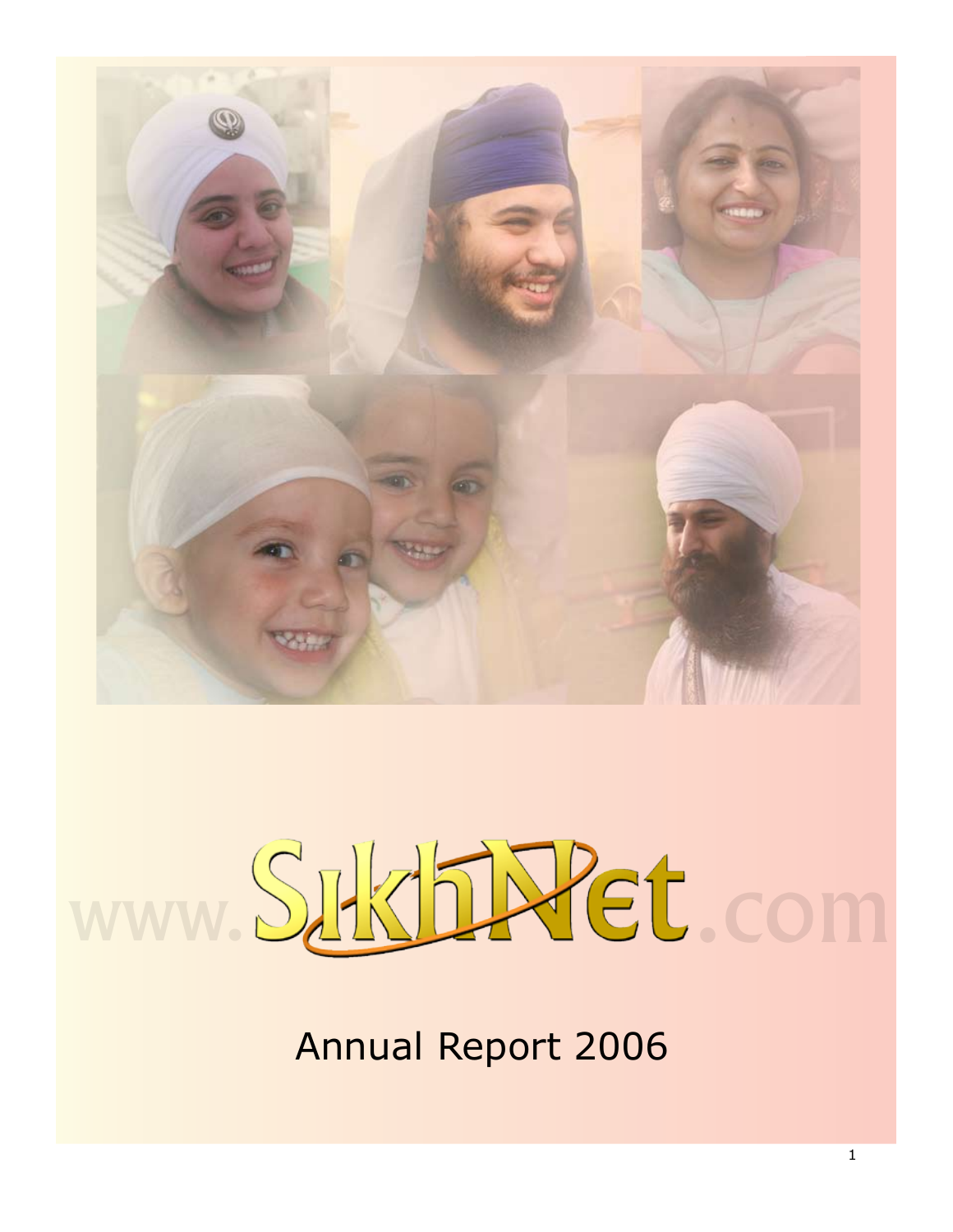# Table of Contents

| Letter from our Executive Director         | Page 3  |
|--------------------------------------------|---------|
| SikhNet Youth Online Film Festival         | Page 4  |
| Travel - SikhNet staff visit other Sangats | Page 6  |
| Mr. Sikhnet - The webmasters blog          | Page 7  |
| Sikh Matrimonials/GurSikh Speed Meeting    | Page 8  |
| <b>Financial Summary</b>                   | Page 9  |
| SikhNet Staff                              | Page 10 |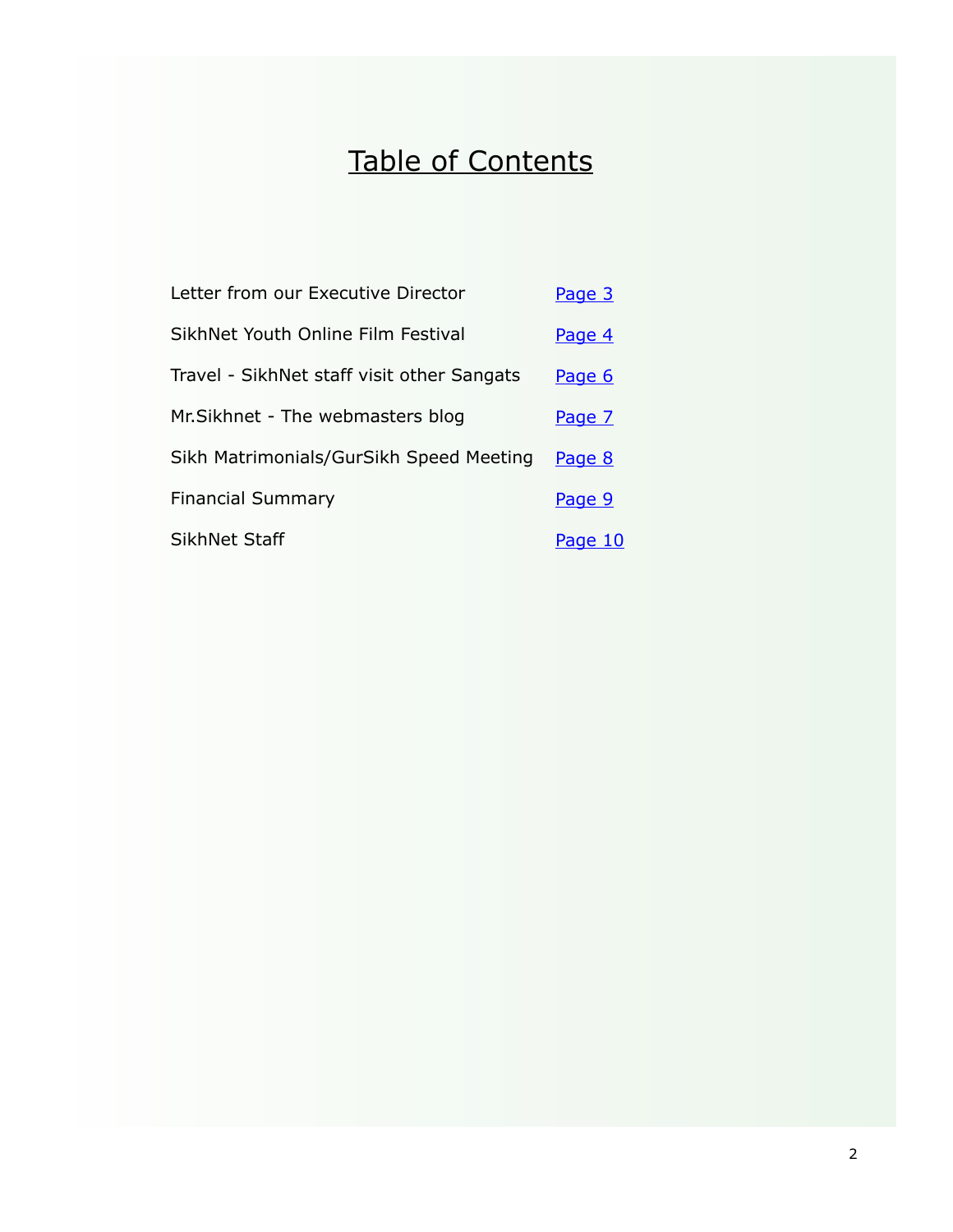

# A Letter from our Executive Director:

\_\_\_\_\_\_\_\_\_\_\_\_\_\_\_\_\_\_\_\_\_\_\_\_\_\_\_\_

2006 has been a year of both challenge and hope for the Sikh Panth.

Together we faced many challenges this year. Most serious of all is the loss of spirit evidenced by the rise of drug use among Punjabi youth which destroys both lives and communities. We also face discrimination against our roop and skin color, along with the tragedy of female infanticide, familial abuse and ongoing corruption and politicization in our Gurdwaras.

But this year I have seen a tremendous amount of movement forward as well. I have seen the joyous faces of Sikh Youth in many sangats. I have seen people experiencing a new depth of understanding of the Guru's Bani and the Guru's Rehit. Everywhere I travelled this year I saw people discovering and rediscovering the power of Sikhi in the Pyar of the Sadh Sangat. I have seen the Guru working miracles every day - miracles of blessing, awakening and healing. In Chigwell, UK this summer at the Sikh Student Camp, I came to understand that, without a doubt, the future of the Sikh Panth is glorious

beyond imagining and that our youth all around the world are awakening to the personal experience of their own relationship with the Guru and rising to serve His mission in many, many ways.

I saw Sikh Youth serving Guru's langar in New Orleans after Hurricane Katrina hit the Gulf Coast. I saw Sikh Youth in Thailand serving the survivors and care providers of the 2004 tsunami. I saw unheralded and unsung Sikh Youth sevadars everywhere opening their hearts to people in need of solace and selflessly serving them.

We all have the power to choose what we wish to focus our mind upon, and what we focus on becomes that which grows and prospers, for that is the Divine law of manifestation. We have the power to create our own reality through our thoughts, words and actions.

At SikhNet we consciously choose to focus on the positive - to spread good news and to create good will towards all. SikhNet provides a safe, neutral place on the World Wide Web where anyone can come and not be judged in any way. Where each person is sovereign and free to explore his or her own relationship with our Gurus and our lifestyle. Where Sikh Youth can find support and can access resources to understand the technology of the lifestyle with which our Gurus have blessed us.

For SikhNet, 2006 was a year of exploring new opportunities and forging new relationships, while continuing to deliver the high quality resources and services that our Cybersangat expects from us. This year the Webmaster's Blog blossomed into a personal dialog with our Cybersangat and served to poke, provoke, confront, elevate and inspire thousands of Sikhs.

In 2007, SikhNet will work not only to raise awareness about issues such as drug use among Punjabi youth, but will actively disseminate information about treatment programs as well as providing de-addiction and detoxification techniques. SikhNet will continue to combat discrimination and abuse by educating and inspiring people to deeper understanding of Sikh identity. In 2007 we will build on our accomplishments and continue to work closely with SikhNet supporters and sevadars to build a better world for our children and our children's children. I, for one, am blessed beyond words to express to have been chosen by my Guru to participate in this seva.

Guruka Singh Khalsa Executive Director SikhNet, LLC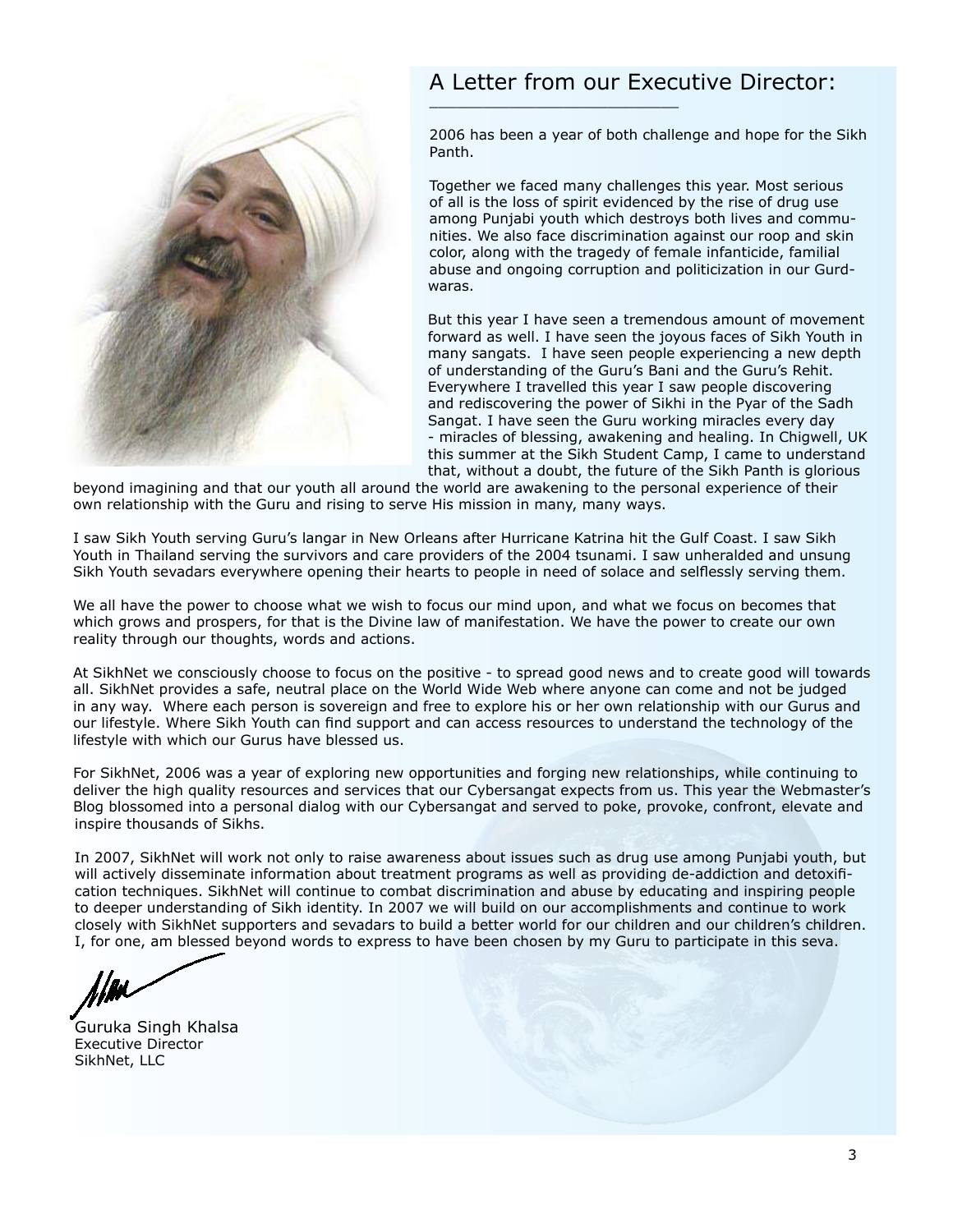

2006 saw the debut of the all new Youth Online Film Festival which is designed to encourage and inspire our youth to get involved in media and film and use their creativity to produce interesting and educational pieces designed to spread the spirit of Sikhi. It came about as a result of seeing the power of low-tech videos that are now spreading around online. Contestants did not need a big budget or a lot of equipment to make a short video; just some creativity and a willingness to learn. Our hope was that youth all over would take this opportunity to try something new and to use their creativity to communicate a personal message related to being a Sikh. The competition was successful even beyond our expectations.

We featured the video submissions on SikhNet for all to watch as the entries came in and then in September we announced the competition winners (cash prizes). Some of the videos were also shown at the Spinning Wheel Film Festivals in Toronto, Canada and California.

We plan to hold another online youth film festival in 2007 and we welcome you to participate!

Our panel of six professional judges watched all the qualifying films and submitted their results.

- **Waris Ahluwalia** who was an actor in the American movie: Inside Man (A Spike Lee Movie with Denzel Washington, Clive Owen, Jodie Foster and others) and The Life Aquatic with Bill Murray, Owen Wilson, Kate Blanchett, and others). We also will have
- **Ish Amitoj Kaur,** producer of the film Kambdi Kalaai.
- **Valarie Kaur**, writer and producer of Divided We Fall: Americans in the Aftermath, a feature-length documentary on a journey into post-9/11 America, premiering this fall. Her blog chronicles the making of the film.
- **Sartaj Singh Dhami** (Dasmesh Pictures) who has produced many great independent videos promoting Sikhi.
- **Harpreet Kaur**, Director of the film The Widow Colony.
- **Kulvir Singh Gill**, former co-chair of the Spinning Wheel Film Festival.

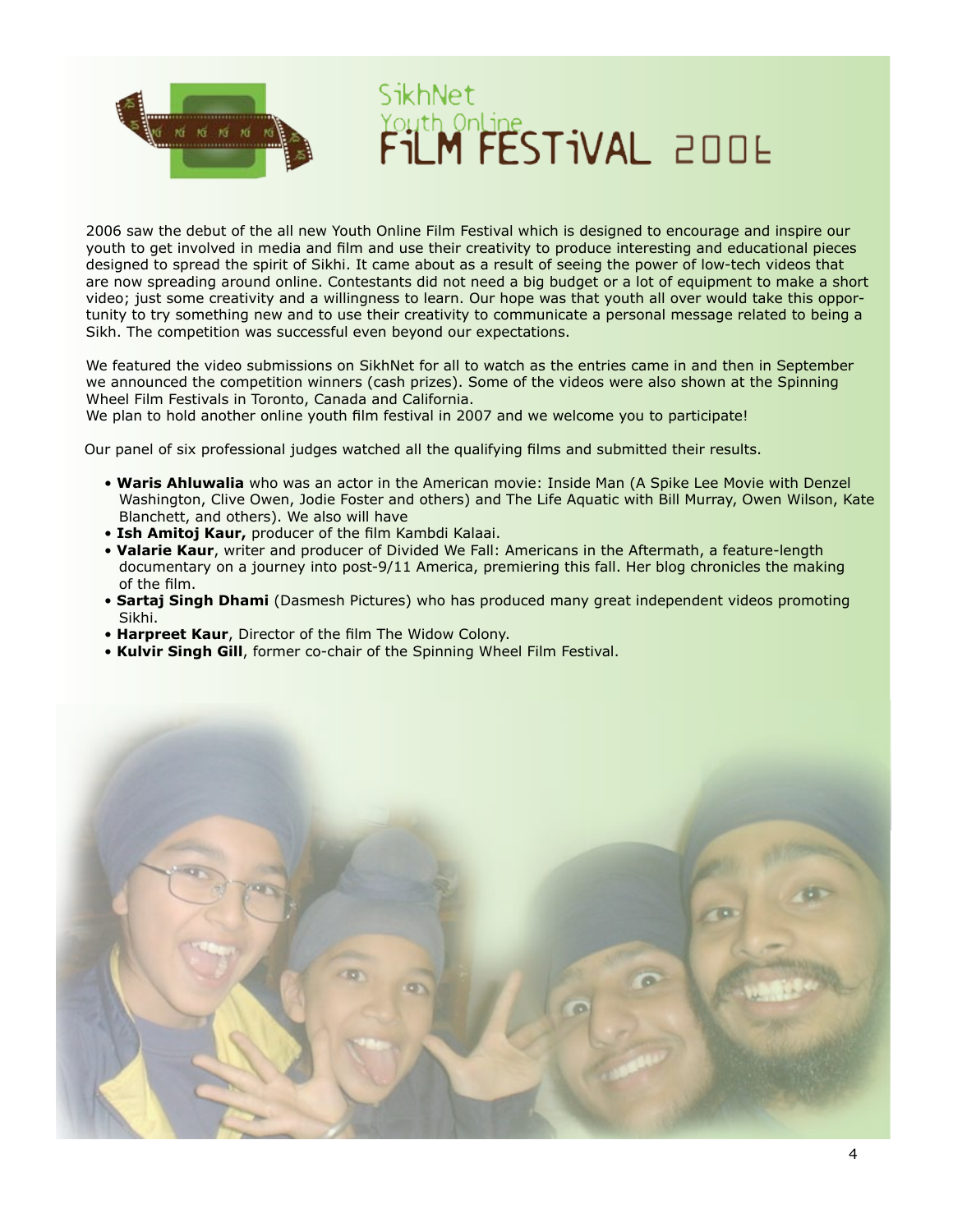Prizes were awarded on the basis of creativity and originality, ability to deliver a compelling message, technical execution and entertainment value. The winners of the 2006 SikhNet Youth Film Festival Competition were as follows:

SENIOR DIVISION (18 – 25 years old)

- First Place (\$1000 US Dollars) "The Call" by Jasmeet Singh Bansal & Baljeet Singh Bansal, from Easton, Pennsylvania - United States
- Second Place (\$500 US Dollars) "Immortality" by Jagmeet Singh, from Wolverhampton, West Midlands - United Kingdom
- Third Place (\$250 US Dollars) "Priceless" by Sat Bir Singh, from Espanola, New Mexico United **States**

### JUNIOR DIVISION (11 – 17 years old)

- First Place (\$500 US Dollars) "Sikhi Sambhal Veera" by Harsimrat Singh Gujral and Students of Mata Jai Kaur Public School, from New Delhi, India.
- Second Place (\$250 US Dollars) "Arpinder Kaur: Piloting A Life" by Raj Singh, from San Antonio, Texas - United States
- Third Place (\$125 US Dollars) "Teji and Sikhi" by Tejkaran Kaur, Westbury, New York United **States**

#### Comments by youth participants:

"I know that even beyond myself, people were touched with the effort and seva put into this film festival. The fact that it was directed towards the youth made it evident that there is a push to make the younger generations realize that it is our turn to take steps into the Sikh community and create an impact. The fact that others are allowed

to now view my documentary all across the world is relieving, because that's why I put it out there for inspiration. Thank you SikhNet for this wonderful opportunity"

- Raj Singh, 17 years old, Texas, USA.

"The best thing I liked about this contest was that it helped me think that even I can do and contribute something to this amazing (Sikh) panth of ours. As you said it has and it will surely inspire the hidden talents inside the mind of today's youth.

The overall experience was great. I was able to get valuable information from other videos that I watched. I have realized now that to do something is far greater than just talking about it. Once again thank you Sikhnet for opening the minds of youth." - Karandeep Singh, 20 years old, Ontario, Canada.

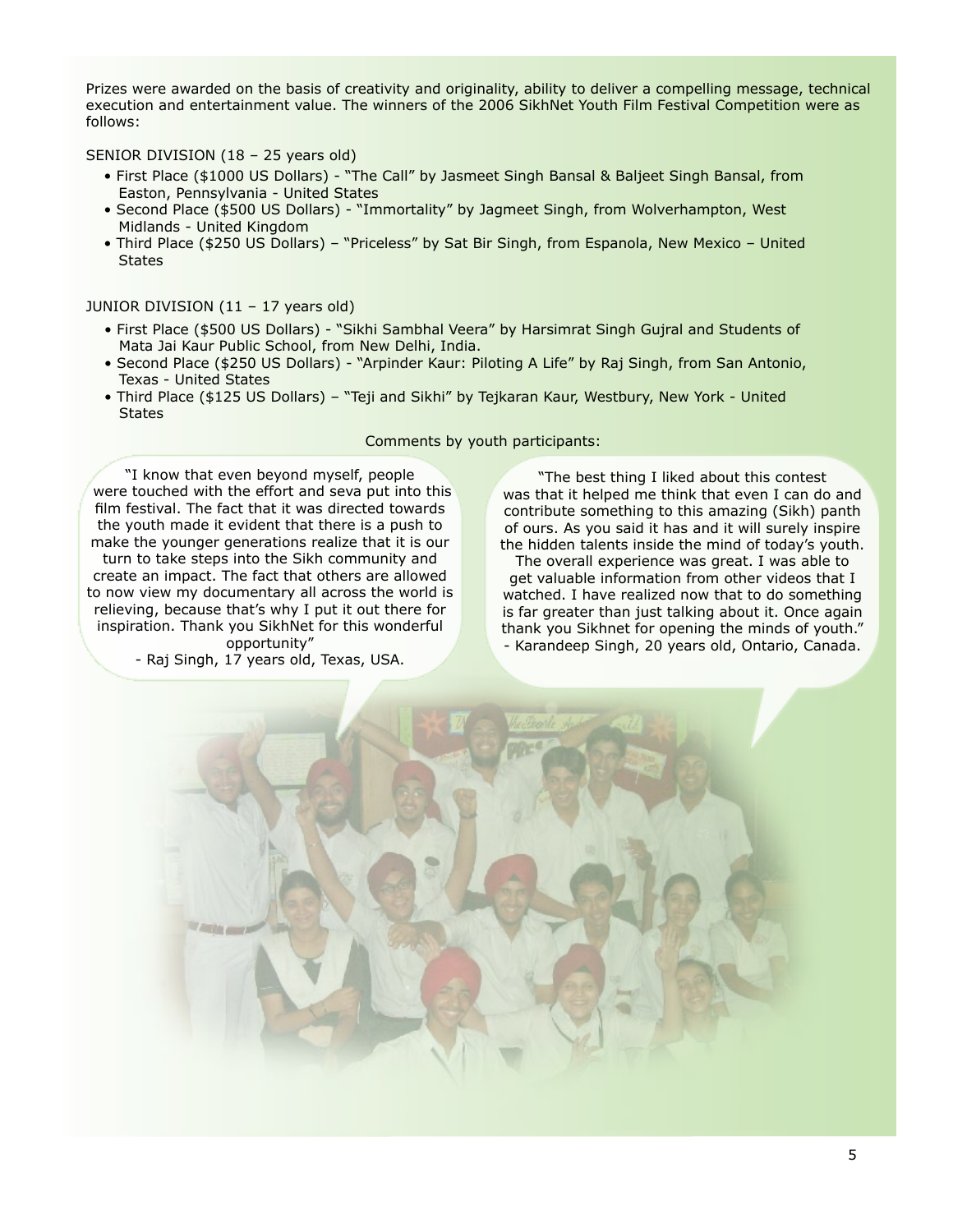# **Travel**

\_\_\_\_\_\_\_\_\_\_\_\_\_\_\_\_\_\_\_\_\_\_\_\_\_

2006 saw the SikhNet staff travelling to Singapore, Malayasia, the U.K., Germany and Sweden. All the trips were sponsored by local sangats in each country we visited. In April, Gurumustuk Singh celebrated the four day Basakhi celebration held by the Sikh Naujawan Sabha of Malaysia (SNSM.) There he taught workshops in Singapore and Malaysia. This summer the Sikh Youth Travel Exchange brought students from the U.K., Singapore and Malaysia to The Jaap Sahib course and Summer Solstice celebration in Espanola, New Mexico.



In August Guruka Singh travelled to the U.K. where he taught at two Sikh Youth Camps, the Sri Guru Singh Sabha Children's Sikhi Camp in Southall and the Sikh Student Camp in Chigwell. In September Guruka Singh travelled to Hamburg, Germany and Stockholm Sweden and taught there. Finally, in December, Ek Ong Kaar Kaur taught the Japji Sahib Course in Singapore.

Being present with, and being hosted by these loving Sangats around the word is incredibly inspiring and humbling. We are all one, and serving side by side, we experienced that deeply this year.

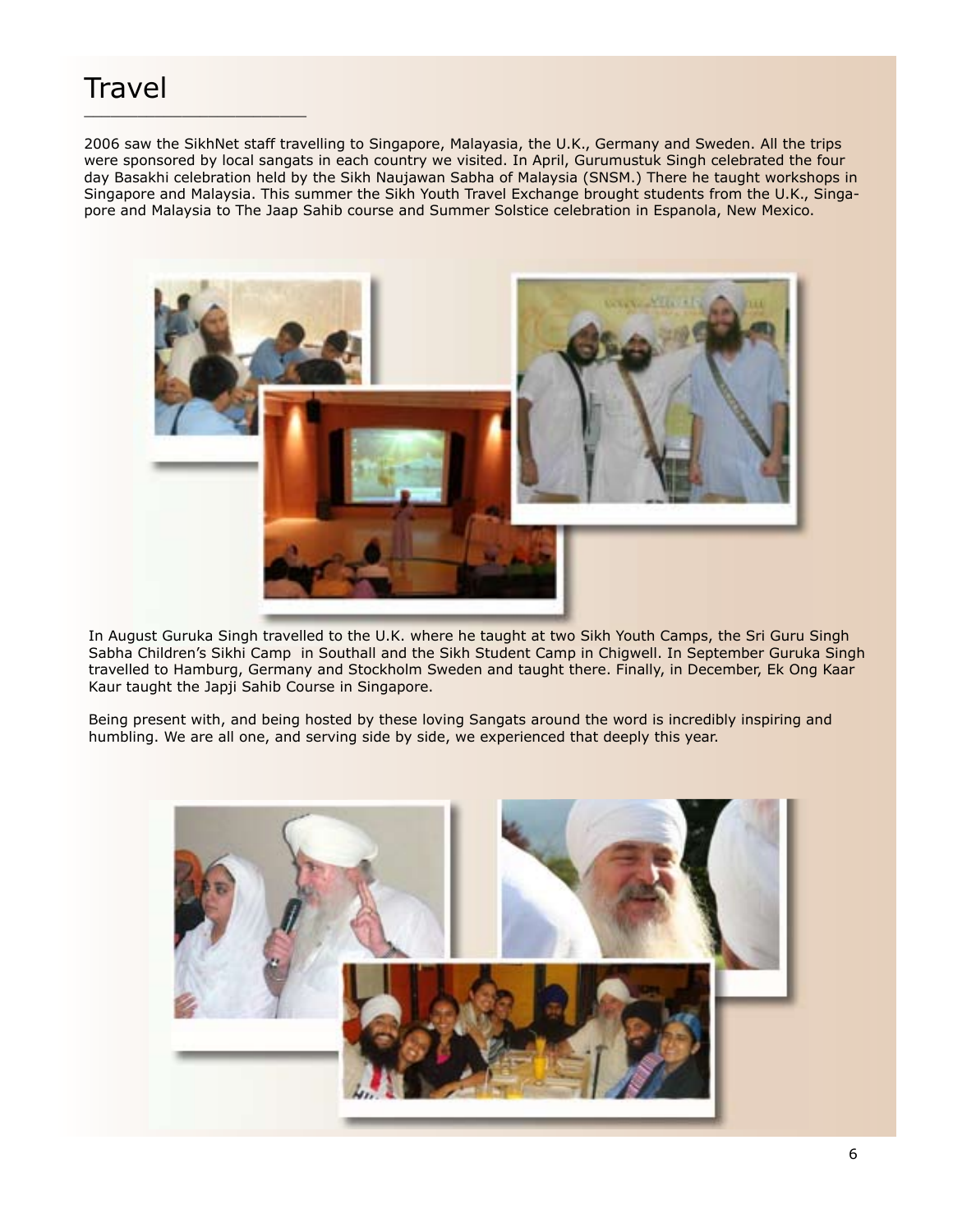

# MrSikhnet.com - The Webmaster's Blog

 $\_$  , and the set of the set of the set of the set of the set of the set of the set of the set of the set of the set of the set of the set of the set of the set of the set of the set of the set of the set of the set of th

2006 saw the blossoming of the Webmaster's Blog with over 2,600 posts and an every increasing number of Blog visitors and participants. Part of the effectiveness of the Blog is its interactivity as participants post 10-20 comments a day and interact with each other. The power of the Blog and how it serves our worldwide cybersangat can be best felt through the comments of our participants. Here are a few of those comments:

"I haven't words to write that show how much my wife and I are happy when we saw your great face of Sikhi and your family and friends. I do not know how I am stopping my tears from my eyes when I saw again such pure Singhs and Gursikhs. These photos are very, very great photos and with a big meaning for me. I haven't any child but when I have children then I will show to them the real faces of Khalsa. Today is very great day for me." -Tarwinderjit Singh (from Bratislava Slovakia)

"Veerji i have to say wow! You have left someone who can talk alot speechless. I think the reason I am writing this email is cuz i was in tears after i heard your mums kirtan. And i'm rarely moved to tears. I check your sikhnet and mrsikhnet sites twice a day. I must tell you that more I read, more I feel like to become a good sikh. I recently started growing back my hair. I cut them when I came to USA. but now I am growing them again."

"Fabulous! Thank you for sharing. Sikhnet provides such light and hope."

"I'm palvinder singh. I'm leaving in malaysia. I am 17...well I would like to congratulate you for having such a great site. Trust me.. I'm inspired alot from your site and the American sikh lifestyle. It's just mindblowing."

"I want to congratulate you on this wonderful endeavour you have taken setting up your own blog!! This may not go into the history books but such beautiful steps need to be applauded. Thank you so much for what you have done with the Sikh web portal. You inspire me."

"...Quite frankly, I don't think there's any other one that compares to it either. I visit this site specially to read the Daily Hukam from Sri Harminder Sahib and listen to Shabads and Gurbani."

"I've been reading your blog since the day you put it up, and although you don't know me, it seems as if I've known you for years. I grew up reading and discussing on Sikhnet. I'm 19 years old now, and attend Penn State University." -Hareet Singh

"I was just browsing through the web site when i read your blog and couldn't stop myself from mailing you. I am in india and see Sikhs around here and cant help comparing sikhs here in india and sikhs outside india. When i see you guys i feel the true spirit of Guruji's teachings in your life - so proud to be a Sikh, so happy, so inspiring that when i see you i can feel the grace of Waheguru in your life. You have truly achieved what we still hope to achieve. All i want to say is that may God always bring glory to his children, and children like you are the gems of God."

"My name's Jasleen and I'm 17. I just wanted to share my appreciation for Sikhnet with you. This is the only website that I make sure I visit before getting to bed every night. You've posted everything the youth needs to learn and respect about Sikhi..."

"I am an 18 year old student from the UK. I have been using your site for the past year and I would just like to say this site is amazing, like totally! thank you for all your hard work which has provided much knowledge for me. Guru Ram Das Ji taught us "service" and you are a great role model for us youth." - Manvia Kaur

"I really enjoy this new blog you have started, it so nice to see what goes on out there. I love all the pictures. I have been with sikhnet a while and just love it. It teaches a lot about our religion,. I have a nine year old daughter whom I am trying to teach about sikhism and this site really helps. This is the best project that you have started, Keep up the awesome work!!!"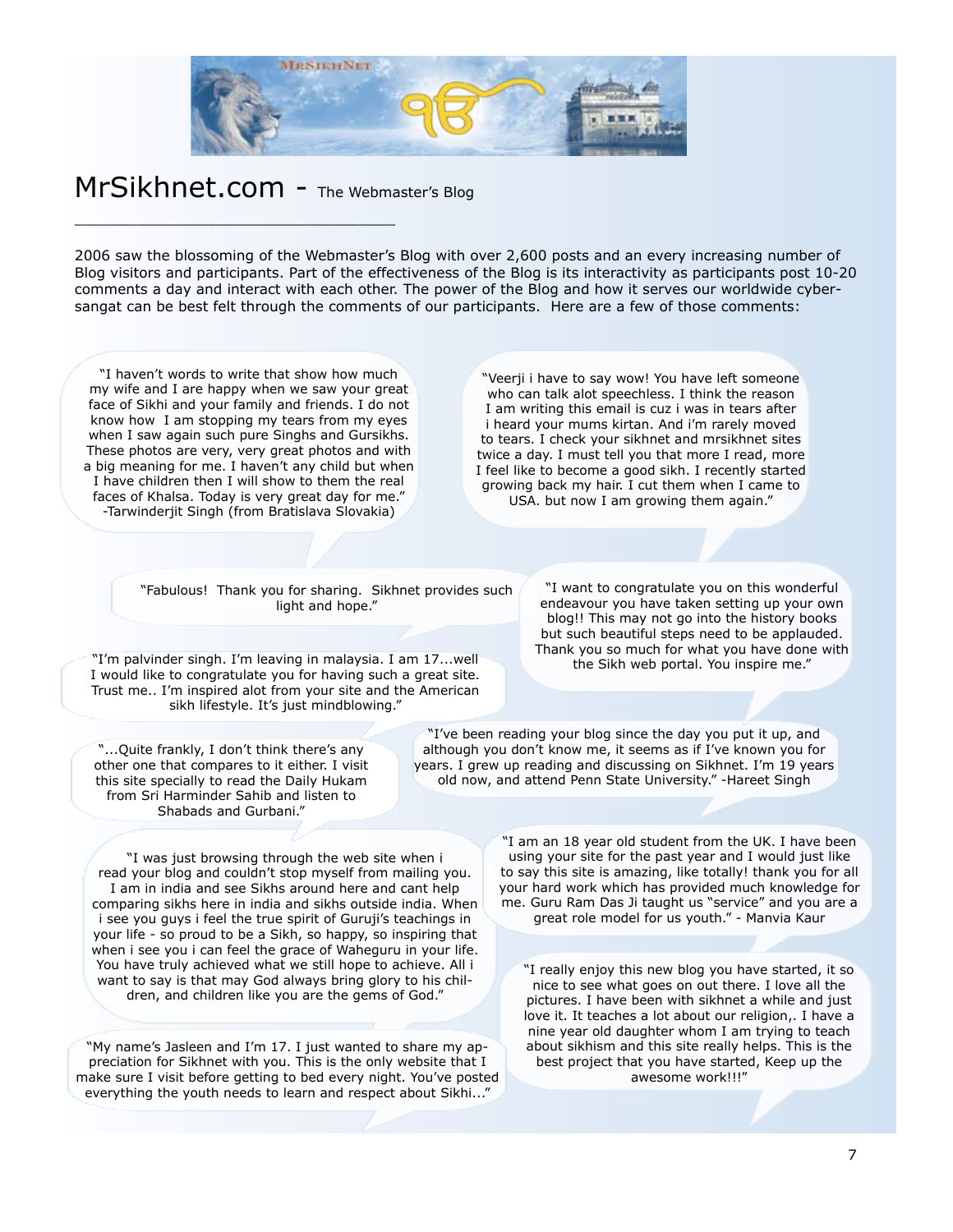# **Sikh**Matrimonials.com

Many Sikhs are looking for a spouse, and the traditions behind marriage within the Sikh community is changing. Some people are looking to arrange a match for their son or daughter. Others are assisted by family and friends in meeting someone. And still others are trying the modern Western way of meeting and choosing a spouse for themselves. Sikh Matrimonials.com continues to assist the Sikh community worldwide in helping Singhs and Kaurs to find their match. What is different about Sikh Matrimonials is that the values of Sikhi come first and foremost. Our job is to provide a graceful and easy-to-use on-line communication forum where Sikhs can begin the delicate process of getting to know someone else within a totally secure and supportive environment. By the grace of Wahe Guru, over 4,000 Sikhs have found their match through Sikh Matrimonials. Here is just a little of the grateful feedback we have received.



"We both Japjeev and me are really thankful to sikhmatrimonials.com. Its really good that we can find Gursikh people on this site as its really difficult to find it on any other site. we are thankful to you once again."

"I was so sceptical about meeting someone on the Net, but I have been truely transformed. It is possible to meet Mr. Right and I never thought I would, at least not this way. This whole experience still overwhelms us, it's like a dream. So if you are reading this, don't ever give up, cos I am 100% convinced that Waheguruji has someone out there for everyone!"

### **Facts about SikhMatrimonials.com**

- Worlds Largest Sikh Matrimony site
- Thousands of Successes
- Over 4,000 *Sikhs* Married
- First matrimonial site just for Sikhs.
- In operation since 1996
- Free registration and profile creation
- Live customer support
- Emails answered within 24 hours on weekdays
- Profiles approved within 24 hours on weekdays

"Thank you so much. I was not a paid member just wanted to try my luck on this site and i am so happy i did cause this is where i found my soul mate."

## GurSikh Speed Meeting  $\Box$  , and the contribution of the contribution of the contribution of the contribution of the contribution of the contribution of the contribution of the contribution of the contribution of the contribution of the contri

2006 also saw the debut of a new way for single Singh's and Kaurs to meet gracefully. GurSikh Speed Meeting events were held in New York, and Toronto. This event is organized by an anonymous volunteer. Most of the revenue goes just to pay the cost of holding the event and any extra is donated back to SikhNet.

Participants attended from the United Kingdom, Texas, New York, Pennsylvania, California, Alberta and Toronto. The idea for this project came from the ever popular '8 minute dating' which has spread throughout the major cities of the world. GurSikh Speed Meeting is intended to help single Sikhs find their match, the proverbial "CLICK". The purpose is to formalize a meeting process for GurSikh individuals.

The concept is quite simple. An equal number of Singh and Singhni register. On the event date, each Singh will meet a Singhni one-on-one and chat for a specified number of minutes rotating till they have met all the Singhnis. This face to face style of meeting has spurred much interest.

We have received over 450 appreciative emails to date and the support, feedback, energy and optimism that was shown prior to and at all three events has been incredible!

Some of the feedback we received from the Toronto event is below.

"Thanks for the speed meeting event tonight. It was quite nice, hassle-free and laid back. This made for an enjoyable evening." "Nice effort. Great job. Thanks and well-done"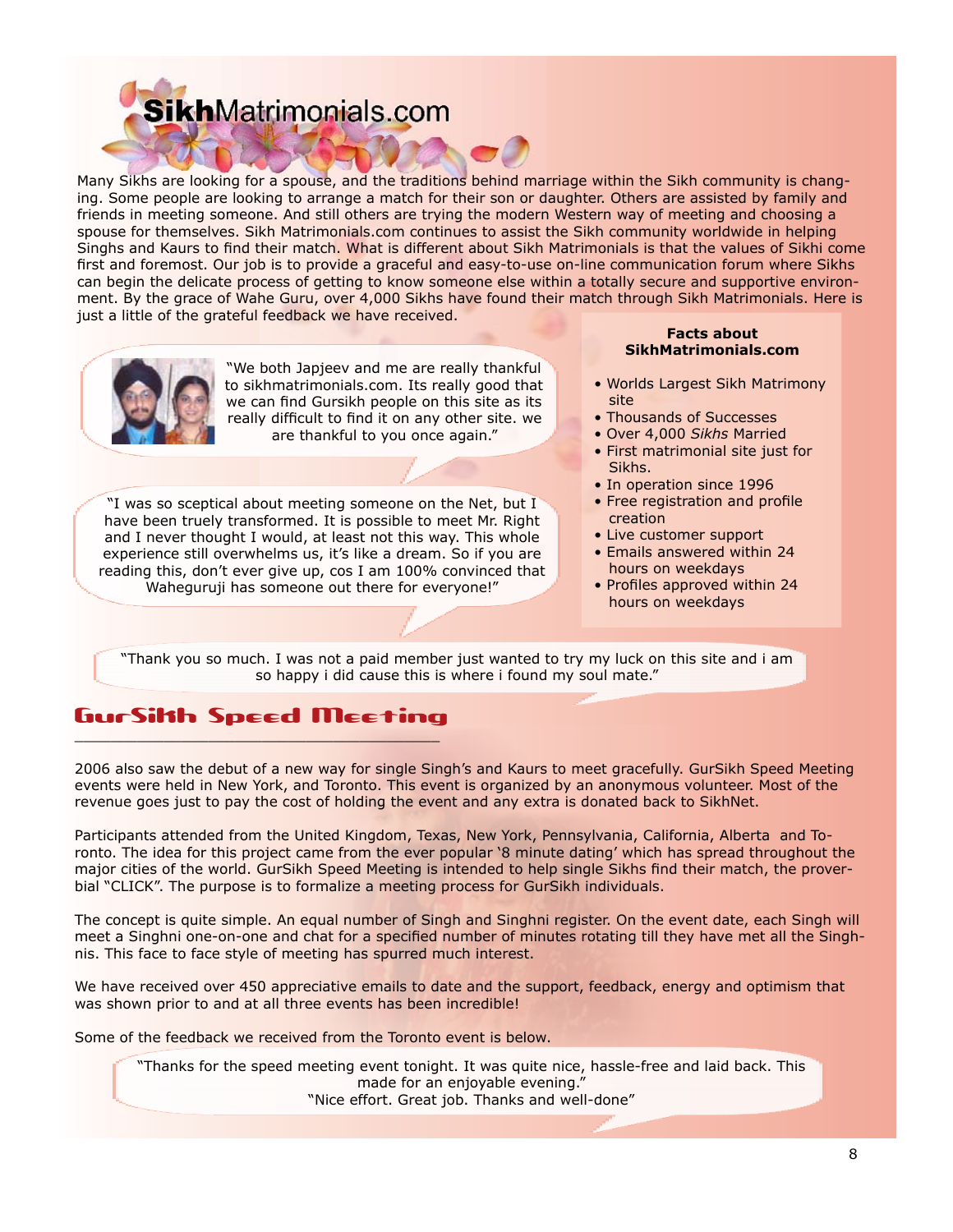# Financial Summary \_\_\_\_\_\_\_\_\_\_\_\_\_\_\_\_\_\_\_\_\_\_\_\_\_\_\_\_\_\_\_\_\_\_\_\_\_\_\_\_\_\_

This summary shows Sikhnet's financial status and activity for the year ending 2006

Note: Sikhnet is a limited liability company, whose sole member is Sikh Dharma International. As such, Sikhnet LLC does not receive any funding from any other entity or organization. Sikhnet is wholly funded by it's own activities and the generous support of the Sikhnet global community.